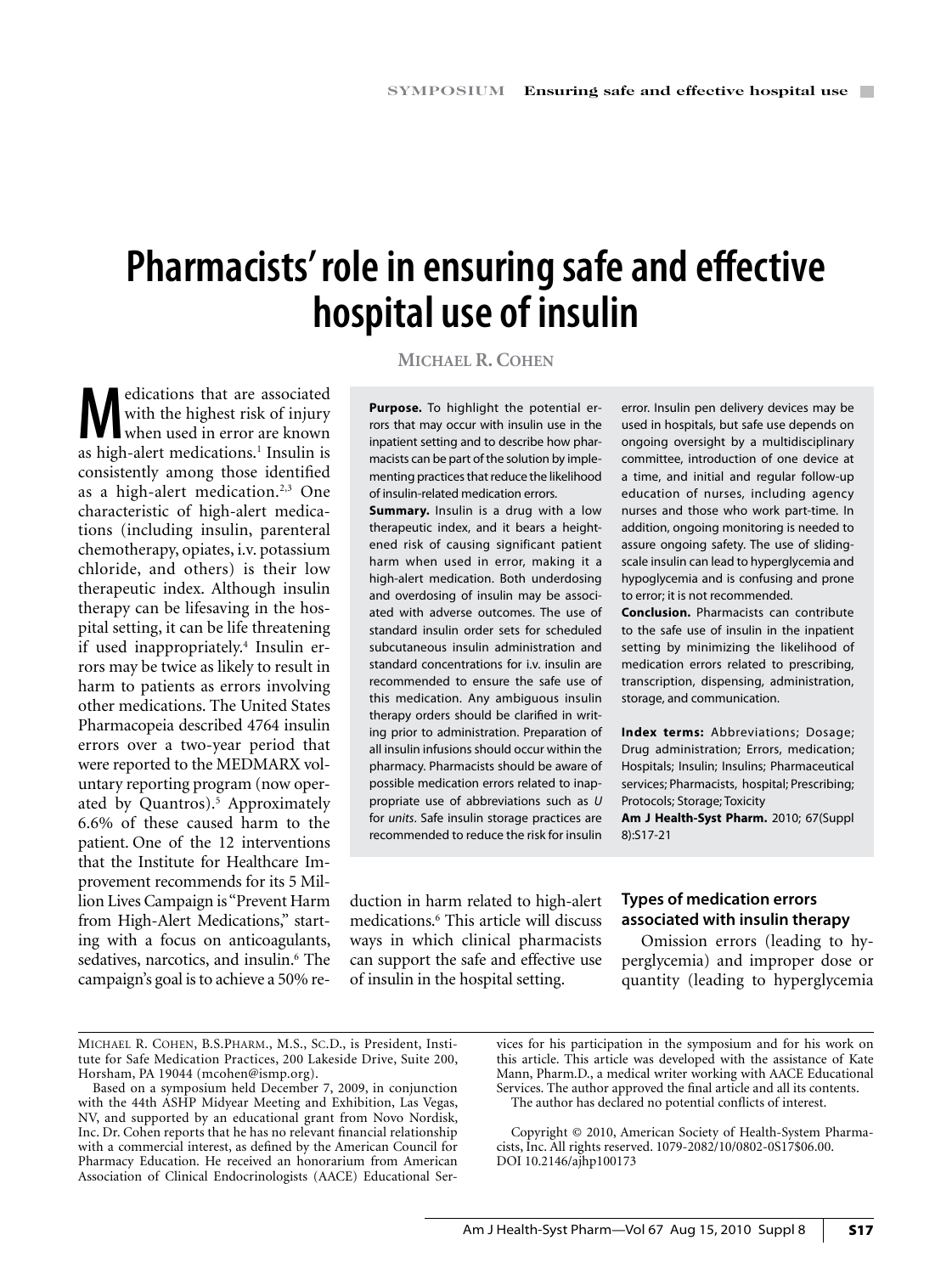or hypoglycemia) are the two most frequently reported types of error associated with insulin usage.<sup>5</sup> Untreated hyperglycemia in patients with known diabetes mellitus and those without documented diabetes is associated with poor outcomes.<sup>7</sup> Underdosing or missed doses of insulin in diabetic patients can lead to poor outcomes, such as ketoacidosis. Insulin-induced hypoglycemia may result in a range of symptoms from nausea to falls and to the risk of myocardial ischemia.8

Types of insulin-use errors include prescription and transcription errors such as illegible orders, missing or misplaced zeros and decimal points, use of unsafe abbreviations, and ordering of an unintended formulation. Dispensing errors may arise from look-alike or sound-alike medications or incorrect preparation of injectable doses. Errors associated with administration include incorrect dosage, drug, or infusion rates and lack of drug monitoring or double-checking.9 Medication given to the wrong patient is also classified as an administration error.<sup>9</sup>

The use of unsafe medical abbreviations to order insulin increases the risk for serious errors. The Joint Commission National Patient Safety Goal 2B states that each hospital should standardize a list of abbreviations, symbols, acronyms, and dose designations that are not to be used within the organization.<sup>10</sup> For example, the abbreviation *U* for *unit* is on the official "do not use" list created by the Joint Commission.<sup>11</sup> When insulin is ordered, the word *units* should be written out; *mL/hr* should be used

rather than *cc/hr* for insulin infusions because *cc* can be mistaken for *U*. Table 1 identifies some medical abbreviations that can cause confusion with regard to insulin prescribing.<sup>12</sup>

#### **Recommended safety practices**

Pharmacists can establish and enforce safe ordering guidelines. Standardized order forms that list specific products and contain prompts to specify administration times in relation to meals are recommended, as are the use of standardized insulin infusion protocols.13 The use of standardized order forms for insulin has been shown to decrease medication errors and episodes of hypoglycemia, the most dangerous effect of insulin.14-16 Pharmacists can prohibit acceptance of orders containing trailing zeros and *U* in place

| Abbreviation                                                                | <b>Intended Meaning</b>       | Misinterpretation                                                                                                                  | Correction                                                                    |
|-----------------------------------------------------------------------------|-------------------------------|------------------------------------------------------------------------------------------------------------------------------------|-------------------------------------------------------------------------------|
| <b>BT</b>                                                                   | <b>Bedtime</b>                | b.i.d. (twice daily)                                                                                                               | Use bedtime                                                                   |
| cc                                                                          | Cubic centimeters             | U (units)                                                                                                                          | Use mL                                                                        |
| D/C                                                                         | Discharge or discontinue      | Medications discontinued<br>prematurely when term<br>is intended to mean<br>"discharge"                                            | Use discharge or<br>discontinue as intended                                   |
| IJ                                                                          | Injection                     | i.v. or i.j. (intrajugular)                                                                                                        | Use injection                                                                 |
| <b>HS</b>                                                                   | At bedtime                    | Half-strength                                                                                                                      | Use at bedtime                                                                |
| IUb                                                                         | International unit            | i.v. or $10$                                                                                                                       | Use <i>units</i>                                                              |
| q.d. or QD <sup>b</sup>                                                     | Daily                         | q.i.d (four times daily)                                                                                                           | Use daily                                                                     |
| Ohs                                                                         | Nightly at bedtime            | q hr (every hour)                                                                                                                  | Use nightly                                                                   |
| qn                                                                          | Nightly or at bedtime         | q h (every hour)                                                                                                                   | Use nightly or at bedtime                                                     |
| q6PM etc.                                                                   | Every evening at 6 p.m. daily | Every 6 hours                                                                                                                      | Use daily at 6 p.m.                                                           |
| Sub q                                                                       | Subcutaneous                  | $q$ understood as meaning<br>"every" (e.g., "sub q 2 hours<br>before surgery" interpreted<br>as "every 2 hours before<br>surgery") | Use subcut or<br>subcutaneously                                               |
| U or u                                                                      | Unit                          | 0, 4, or cc (e.g., 4U interpreted<br>as 40, 44, or 4 cc)                                                                           | Use unit                                                                      |
| Trailing zero after decimal point<br>(e.g., $1.0 \text{ mg}$ ) <sup>b</sup> | 1 <sub>mq</sub>               | 10 <sub>mg</sub>                                                                                                                   | Do not use trailing zeros<br>for doses                                        |
| No leading zero before a<br>decimal point (e.g., .5 mg) <sup>b</sup>        | 0.5 <sub>mg</sub>             | 5 <sub>mg</sub>                                                                                                                    | Use zero before a decimal<br>point when the dose is<br>less than a whole unit |

<sup>a</sup>Adapted from reference 12.

b The Joint Commission has established a National Patient Safety Goal that specifies that these abbreviations must appear on an accredited organization's "do not use" list.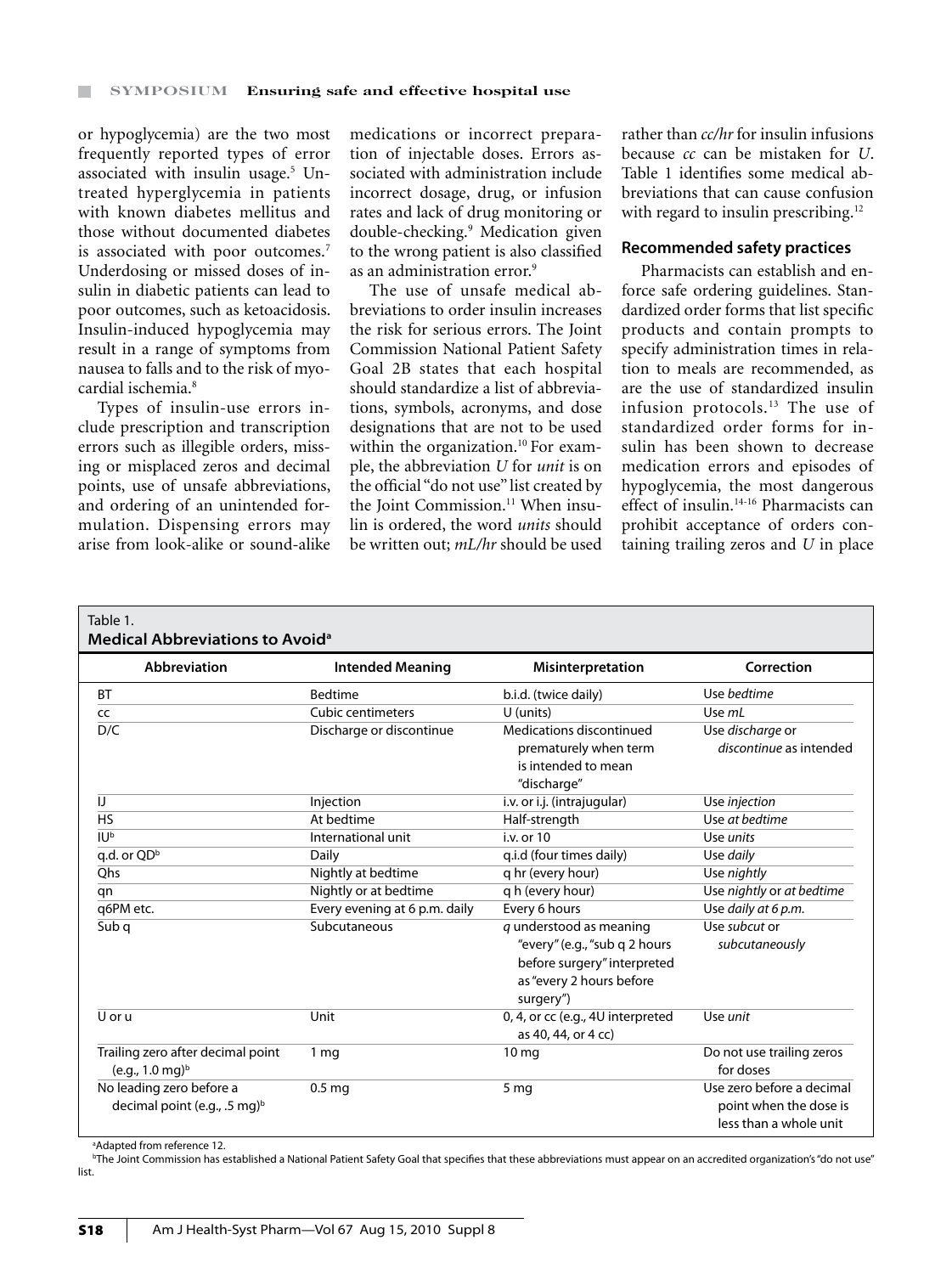of *units*. Handwritten insulin therapy orders or handwritten components of preprinted order sets should be legible and clearly written. All illegible orders should be clarified in writing prior to administration. Any ambiguous insulin therapy orders should be clarified in writing prior to administration. Oral and telephone orders for insulin should be minimized and used only when necessary in urgent medical situations. The receiver of the order should write down the complete order or enter it into a computer, then the receiver should read it back (rather than only repeating it back before writing it) and receive confirmation from the individual who gave the order.<sup>9</sup> This helps ensure that the order was both properly heard and properly transcribed.

Preparation of all insulin infusions within the pharmacy is recommended. Pharmacists should verify the diagnosis and indication for insulin to assure orders have not been accidentally processed for a nondiabetic patient.17 A standard insulin concentration to prepare infusion bags should be employed.<sup>5</sup> Pharmacists should prepare and dispense prefilled syringes for once-daily doses of long-acting insulin but only when they can be given within the labeled time frame. Staff can be alerted to insulin-containing i.v. solutions and differentiate them from other infusions by use of a brightly labeled bag. Finally, all insulin preparations should be independently doublechecked against original orders prior to dispensing.

Pharmacy-prepared vials of lowconcentration neonatal insulin should be labeled with bold warnings (e.g., "NICU only"). An empty sterile vial, different in size from standard insulin vials, should be used to dispense insulin; this helps to further distinguish the diluted neonatal insulin. Be sure any preparation instructions clearly state which insulin dilution should be used. Employ a checklist and documentation log to ensure proper verification by at least one pharmacist who was not involved in the actual admixture of both the volume and concentration of insulin added to the solution.

Be cautious of ambiguous manufacturer labeling and packaging. This has largely been rectified by the use of color differentiation of insulin products by manufacturers. However there have been mix-ups between similar names of insulin products (e.g., Humalog and Humulin R, Novolog and Novolin, Novolog 70/30 and Novolin 70/30). Applying "tall man" (mixed case) lettering to dissimilar portions of name can be helpful (e.g., HumALOG versus HumULIN, NovoLOG versus NovoLIN). Use other means to "make things look different" or call attention to important information (e.g., stickers, labels, enhancement with pen or yellow marker).<sup>18</sup>

## **Insulin delivery devices**

Use of the correct insulin syringe is extremely important. The Institute for Safe Medication Practices (ISMP) and the Pennsylvania Patient Safety Reporting System have received several reports describing errors in which a nurse administering insulin selected a tuberculin rather than an insulin syringe and gave a 10-fold overdose (e.g., 0.9 mL [90 units] for a 9-unit dose).<sup>19</sup>

Several institutions have transitioned from vials to patient-specific insulin pen devices as a way to reduce the risk of errors. However, errors associated with pen injectors can occur in the health care setting. Cautions against using insulin pens like vials (by aspirating contents out of the pen cartridge with a needle) and using the same pen for multiple patients have been published previously.20 On the basis of reports from ISMP, FDA has released an alert reminding health care professionals that single-patient insulin pens and insulin cartridges must not be

used for multiple patients, even if the needles are changed between patients, due to the risk of transmitting bloodborne pathogens such as hepatitis and human immunodeficiency virus.21 Insulin pen delivery devices may be used in hospitals, but safe use depends on oversight by a multidisciplinary committee, introduction of one device at a time, and initial and regular follow-up education of nurses, including agency nurses and those who work parttime. In addition, ongoing monitoring is needed to assure ongoing safety. This would require constant monitoring via a risk-management function.

The presence of a window on the pen device allows direct visualization of the number of units being administered, which has the potential to reduce dosing errors. Nurses who learn to appropriately use the pens are able to educate patients on using them at home. The insulin volume in pens is less than that in vials and may yield cost advantages for patients with short hospital stays or low insulin requirements.22 Eli Lilly provides a 3-mL vial of regular insulin human, which may also reduce costs in these situations.

Sometimes nurses incorrectly use insulin pen devices as vials because they like the technique required to use the pen less than that for the traditional needle and syringe. However, use of pen as a vial can damage the integrity of the pen as a result of altering the pressure dynamics, with consequent introduction of air into the cartridge. Large pockets of air have been observed in cartridges of insulin pen injectors after aspirating some of the drug with a needle. If the pen injector or cartridge is not discarded and the air is not eliminated before delivering a subsequent dose, the patient could receive less than the desired dose of insulin as well as a subcutaneous injection of air. The use of pens as vials may also lead to unlabeled sy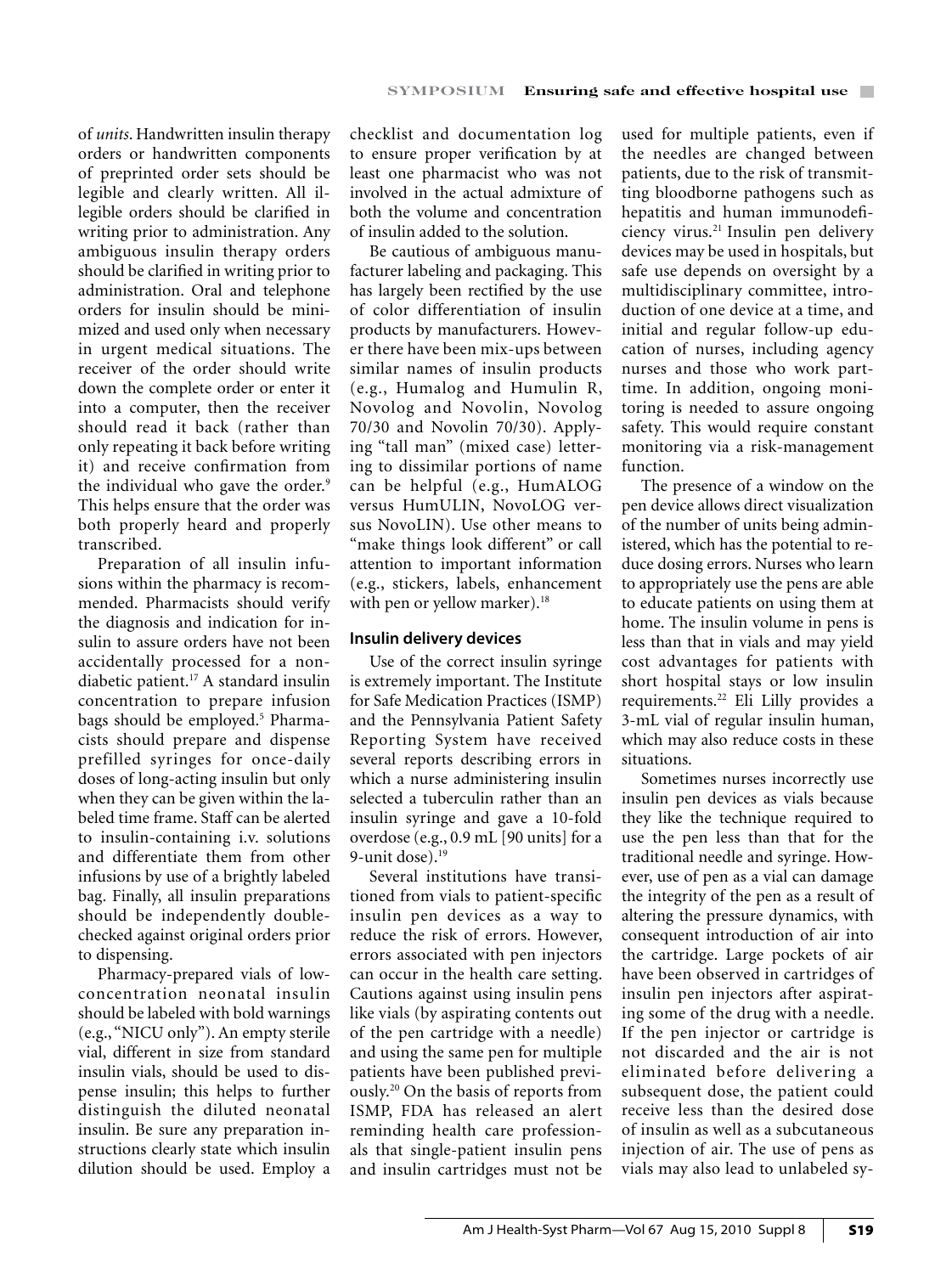ringes of insulin on the nursing unit, which is not acceptable.<sup>23</sup>

There is potential for inadvertent needle sticks of nursing personnel secondary to not maintaining the 90-degree angle of the pen device to the skin pinch.<sup>24</sup> Misalignment of this angle results in the needle traveling through the skin pinch into the finger of the nurse, resulting in a dirty needle stick. Use of a single pen device on multiple patients results in an infection-control risk because of contamination of the pen device. Pens are for single-patient use only.

The wide variety of pen injector designs makes it difficult for health care practitioners, particularly nurses, to learn how to use them properly and maintain competence. Suggestions for safe introduction of insulin pen devices include oversight by a multidisciplinary committee, introduction of one device at a time and initial and follow-up nurse education. A requirement for initial and periodic testing of proficiency and competency may also be considered.22 A recently published study shows that implementation of insulin pen devices does not increase nursing time spent to teach patients to self-inject insulin and does not increase insulin-related needlestick injuries.<sup>25</sup>

Furthermore, compared with patients treated with conventional insulin vials and syringes during hospitalization, increased patient satisfaction and continuation at home of the method of insulin administration used in the hospital have been reported by patients treated with insulin pens.26 This is an important consideration in improving longterm glycemic control of the many patients with diabetes who are discharged from hospitals.26

#### **U-500 insulin**

Clinicians should be aware that patients who require U-500 insulin and use a U-100 syringe may report their doses incorrectly. For example, a reported dose of 50 units (read on the U-100 scale) may actually be a dose of 250 units. U-500 strength should be avoided for insulin doses less than 100 units.<sup>27</sup> Some errors seem to be related to the position of information about insulin product listings on computer screens. Depending on the screen size, the entire insulin product description, particularly the drug concentration if it is listed last, may not be visible. Since U-500 insulin is not common, prescribers may not look for information about concentration if they believe insulin is available only in a U-100 concentration. ISMP has contacted the major drug-information vendors that provide inventory information for electronic systems, and they have agreed to reorder this information or use the word *concentrate* for U-500 following the drug name.

#### **Sliding-scale insulin**

The use of sliding-scale insulin has been in question for years.<sup>28</sup> Slidingscale insulin is often used in hospitals, but its use has not been substantiated by clinical evidence. It is a reactive rather than proactive approach to managing the blood glucose concentration (BG). Discontinuation of this practice is recommended.29 However, if sliding-scale insulin is ordered, precautions should be put into place. Sliding-scale insulin should only be ordered on a preprinted order or computerized order set created and approved by the organization.<sup>30</sup> Long-acting insulin should not be used in a sliding-scale, and scheduled insulin should be ordered in place of sliding-scale insulin.<sup>31</sup>

One hospital reported to ISMP that physicians typically prescribe a sliding scale of insulin as "2 units Humulin R for each BG  $50 > 150$ ." The intended interpretation is to administer 2 units of Humulin R insulin for a BG of 151–200 mg/dL, 4 units for a BG of 201–250 mg/dL, 6 units for a BG of 251–300 mg/dL, and so on.

When this hospital's pharmacists began providing work coverage at another affiliated hospital, they learned that this order was being interpreted differently. In that hospital, the staff thought that "BG  $50 > 150$ " implied that the scale should begin at 200 mg/ dL. Thus, patients were receiving 2 units of Humulin R insulin for a BG of 200–250 mg/dL, 4 units for a BG of 251–300 mg/dL, 6 units for a BG of 301–350 mg/dL, and so on.

#### **Insulin storage practices**

Safe insulin storage practices have been recommended to reduce the risk for insulin error.<sup>30</sup> Unusual vial concentrations (e.g., U-500) should be removed from patient care areas. Insulin and heparin should be separated on nursing units and in the pharmacy (because one drug has been given when the other was prescribed<sup>32</sup>), while insulin syringes should be stored apart from tuberculin syringes. An insulin vial should be labeled with the patient's name and vial expiration time per institutional guidelines. Consider conducting unit inspections to ensure proper labeling and disposal of insulin per institutional guidelines. Do not dispense insulin in its original carton. Instead, discard the carton upon dispensing because nurses sometimes accidentally place insulin vials of one type in a carton meant for another. Pharmacists and nurse managers should provide ongoing education and oversight to ensure that insulin pens are not shared among patients and that cartridges are not used to prepare insulin doses with a conventional insulin syringe.

#### **"Hold" orders**

Pharmacists can improve safety by maintaining awareness of enteral feedings and alerting staff when diabetic patients with insulin orders have their feedings held or discontinued. Elevated BG values from enteral feedings are often treated with an intermediate- or a long-